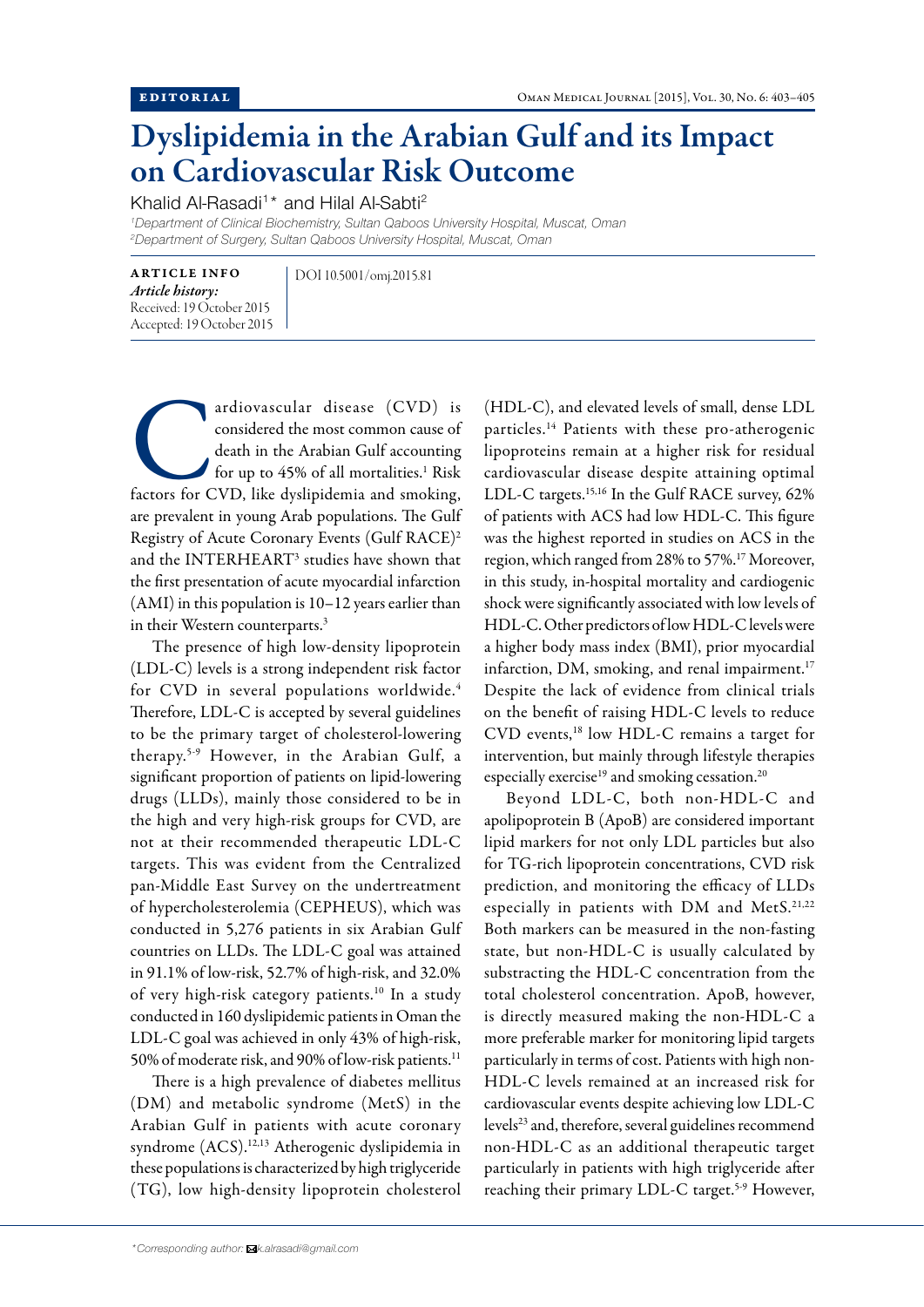in the Arabian Gulf, a large proportion of patients on LLDs in the high and very high-risk groups for CVD are not at their recommended therapeutic non-HDL-C and ApoB targets. In the CEPHEUS study,<sup>24</sup> which included 5,276 patients on LLDs in six Arabian Gulf countries, non-HDL-C and ApoB targets were achieved in 36% and 38% of patients, respectively, in the very high-risk group compared to 58% and 51% of patients, respectively, in the highrisk patients. Factors associated with not meeting targets included patients in the high-risk categories, not receiving optimum doses of statins, treating physicians not adhering to international guidelines, and difficulties with patient compliance.<sup>24</sup> Similarly, in a study conducted in Oman in 94 dyslipidemic patients taking LLDs found that the non-HDL-C target was achieved in 53% of patients and ApoB in only 39% of patients in the overall group.<sup>25</sup>

Another underdiagnosed and undertreated type of dyslipidemia in the Arabian Gulf is familial hypercholesterolemia (FH), which is a common genetic cause of premature coronary heart disease (CHD) due to lifelong elevated plasma LDL-C levels.26,27 There are a few reports on the molecular characteristics of FH in the Middle East and the Arabian Gulf.28-33 A systematic review to identify all FH-related mutations reported in the Middle East and in Western populations identified only 57 mutations in 17 Middle East and North Africa (MENA) countries compared to over 500 mutations in three Western nations.<sup>34</sup> The predicted prevalence of FH in the Arabian Gulf could be between 52,277 to 130,693 patients for heterozygous familial hypercholesterolemia (HeFH) (based on a rate of 1:200–500) and 87 to 163 patients for homozygous familial hypercholesterolemia (HoFH) (based on a rate of 1:300,000–600,000). These calculations are based on the National Centre for Statistical Information (NCSI) 2010–2015 census.35 The FH numbers in the region could be higher than predicted due to high consanguinity in the Arabian Gulf.36 The prevalence of FH in the Gulf Countries is unknown due to lack of national registries and genetic screening for FH.34,37,38

There is suboptimal management of dyslipidemia across the Arabian Gulf countries. More aggressive treatment management is required which would include aggressive lifestyle modifications, adherence to international guidelines for lipid management, and the use of optimal lipid lowering therapies.

## references

- Husseini A, Abu-Rmeileh NM, Mikki N, Ramahi TM, Ghosh HA, Barghuthi N, et al. Cardiovascular diseases, diabetes mellitus, and cancer in the occupied Palestinian territory. Lancet 2009 Mar;373(9668):1041-1049.
- 2. Zubaid M, Rashed WA, Almahmeed W, Al-Lawati J, Sulaiman K, Al-Motarreb A, et al. Management and outcomes of Middle Eastern patients admitted with acute coronary syndromes in the Gulf Registry of Acute Coronary Events (Gulf RACE). Acta Cardiol 2009 Aug;64(4):439- 446.
- 3. Gehani AA, Al-Hinai AT, Zubaid M, Almahmeed W, Hasani MR, Yusufali AH, et al; INTERHEART Investigators in Middle East. Association of risk factors with acute myocardial infarction in Middle Eastern countries: the INTERHEART Middle East study. Eur J Prev Cardiol 2014 Apr;21(4):400-410.
- 4. Law MR, Wald NJ, Rudnicka AR. Quantifying effect of statins on low density lipoprotein cholesterol, ischaemic heart disease, and stroke: systematic review and metaanalysis. BMJ 2003 Jun;326(7404):1423.
- 5. Grundy SM. Low-density lipoprotein, non-high-density lipoprotein, and apolipoprotein B as targets of lipid-lowering therapy. Circulation 2002 Nov;106(20):2526-2529.
- 6. Brunzell JD, Davidson M, Furberg CD, Goldberg RB, Howard BV, Stein JH, et al; American Diabetes Association; American College of Cardiology Foundation. Lipoprotein management in patients with cardiometabolic risk: consensus statement from the American Diabetes Association and the American College of Cardiology Foundation. Diabetes Care 2008 Apr;31(4):811-822.
- 7. Reiner Z, Catapano AL, De Backer G, Graham I, Taskinen MR, Wiklund O, et al; European Association for Cardiovascular Prevention & Rehabilitation; ESC Committee for Practice Guidelines (CPG) 2008-2010 and 2010-2012 Committees. ESC/EAS Guidelines for the management of dyslipidaemias: the Task Force for the management of dyslipidaemias of the European Society of Cardiology (ESC) and the European Atherosclerosis Society (EAS). Eur Heart J 2011 Jul;32(14):1769-1818.
- 8. Expert Dyslipidemia Panel of the International Atherosclerosis Society Panel members. An International Atherosclerosis Society Position Paper: global recommendations for the management of dyslipidemia–full report. J Clin Lipidol 2014 Jan-Feb;8(1):29-60.
- 9. Jacobson TA, Ito MK, Maki KC, Orringer CE, Bays HE, Jones PH, et al. National Lipid Association recommendations for patient-centered management of dyslipidemia: part 1 - executive summary. J Clin Lipidol 2014 Sep-Oct;8(5):473-488.
- 10. Arafah M, Al-Hinai AT, Al Mahmeed W, Al-Rasadi K, Al Tamimi O, Al Herz S, et al. Centralized pan-Middle East Survey on the undertreatment of hypercholesterolemia: results from the CEPHEUS study in Arabian Gulf countries. Angiology 2014 Nov;65(10):919-926.
- 11. Al-Siyabi K, Farhan H, Al-Rasadi K, Al-Salhi A, Al-Hinai AT, Al-Zakwani I. Safety of simvastatin and goal attainment for low-density lipoprotein cholesterol in sultan qaboos university hospital. Oman Med J 2010 Oct;25(4):264-268.
- 12. Thalib L, Zubaid M, Rashed W, Suwaidi JA, Almahmeed W, Alozairi E, et al. Impact of diabetic status on the hyperglycemia-induced adverse risk of short term outcomes in hospitalized patients with acute coronary syndromes in the Middle East: findings from the Gulf registry of Acute Coronary Events (Gulf RACE). Clin Med Res 2011 Mar;9(1):32-37.
- 13. Al Suwaidi J, Zubaid M, El-Menyar AA, Singh R, Rashed W, Ridha M, et al. Prevalence of the metabolic syndrome in patients with acute coronary syndrome in six middle eastern countries. J Clin Hypertens (Greenwich) 2010 Nov;12(11):890-899.